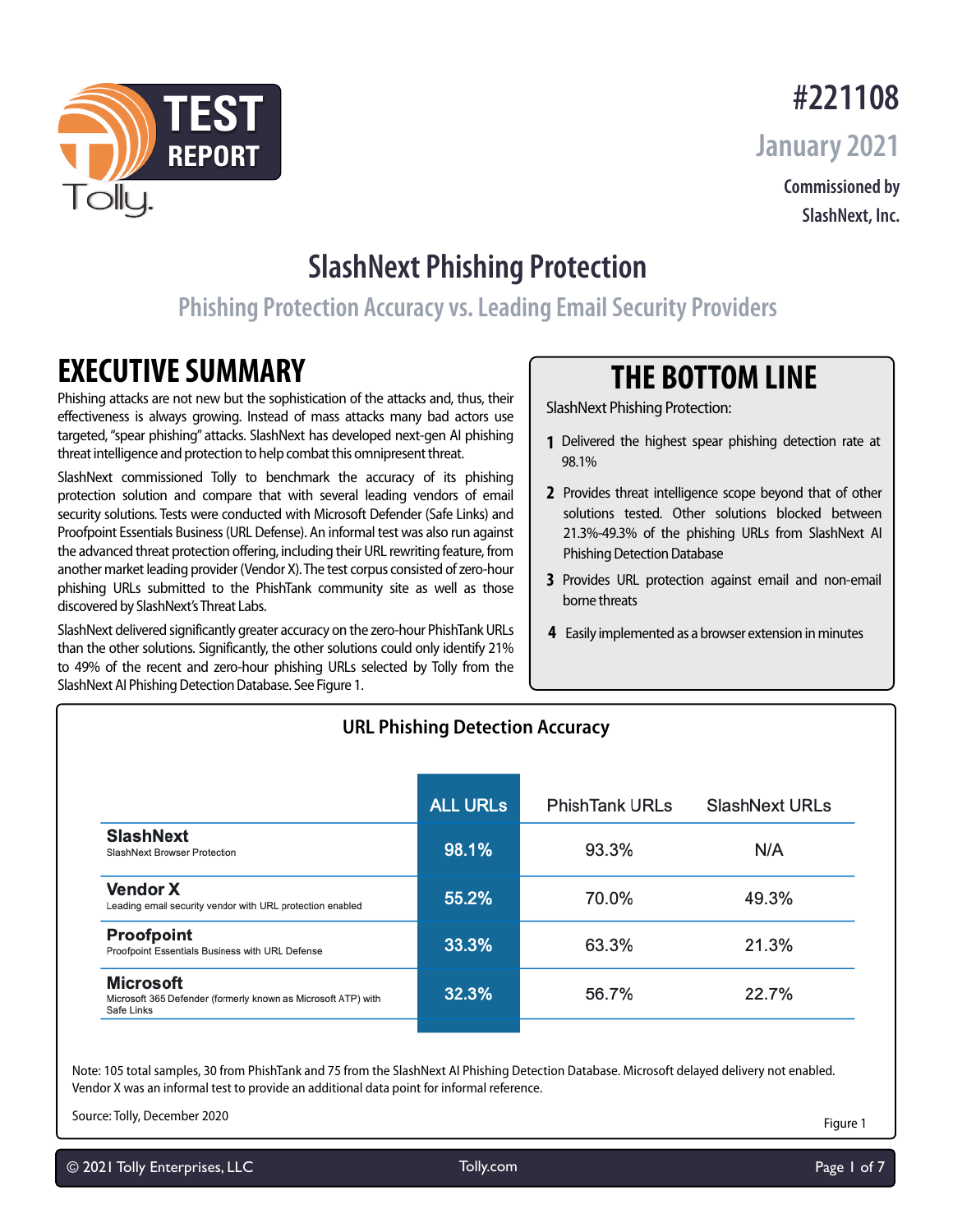

## **Test Results**

For an anti-phishing solution to be effective, it must have strong efficacy against spear phishing attacks. Spear phishing emails are sent in low volume to specific target addresses and are sent from sources where the sending domain and IP address do not have negative reputations. These characteristics make it difficult for anti-phishing solutions to detect because it bypasses the security layer that relies on email volume and reputation.

The test was very focused and straightforward. The test and its results can be described quite succinctly. Just over 100 threat URLs were selected for testing from the PhishTank community site and the SlashNext AI Phishing Detection Database. All specific URLs were chosen by Tolly. For details of test configuration and process see Test Setup & Methodology section.

Overall, SlashNext had an accuracy of 98.1% which was more than 3x of Proofpoint and Microsoft and nearly 2x that of Vendor X.

SlashNext correctly identified 93.3% of the PhishTank URLs compared with between 56% and 70% for the other email security solutions.

SlashNext claims they identify zero-hour phishing URLs much earlier than other vendors and has a more comprehensive offering. To evaluate this, 75 recent URLs were chosen from their AI Phishing Detection Database and used to test the other vendors.

Proofpoint and Microsoft accurately identified from 21% to 23% of these and Vendor X accurately identified only 49% of these.

According to SlashNext, the company is solely focused on phishing protection, including hard to detect spear phishing attacks missed by others. SlashNext's patented technology utilizes virtual browsers, computer vision and natural language processing (NLP) machine learning (ML).

### **Phishing is the Number One Threat Action in Breaches**

The number one cause of a cybersecurity breach is phishing, and this year the average cost of a corporate breach was \$2.8 million, making phishing an urgent issue. Yet, many organizations do not see phishing as their biggest concern and do not use the latest technology to defend against today's sophisticated phishing attacks.

According to Gartner<sup>1</sup>, a dramatic increase in phishing attacks' volume and success require a reevaluation of security controls, and recommends solutions that use computer vision to protect against account take over attacks. Additionally, the significant shift to remote working continues to fuel the adoption of cloud services and other collaboration tools beyond email. These are likely to become additional attack vectors.

#### **New Detection Technology is Required**

Protecting remote workers from today's sophisticated attacks requires a phishing protection toolbox that takes a zero-trust approach covering several attack vectors and goes beyond URL inspection and domain reputation.

Cybercriminals use automation and AI to increase the likelihood of compromising a target by leveraging legitimate infrastructure and matching data to build detailed lists of targets to increase their success. The Gartner Email Market Report cites security supplements that use computer vision machine learning to ensure protection against the changing threat landscape.

### **Comprehensive Communication Channel and Phishing Payload Protection**

Phishing attacks are growing because they are no longer just an email problem and has expanded to SMS/iMessage, social networks, collaboration platforms, videoconferencing, and gaming services. Cybercriminals have expanded their attack payloads beyond credential theft to scareware, social engineering scams, rogue software downloads and fraudulent ads. Mobile users are particularly vulnerable because of small screens, users' mistakes, and invisible URL strings hiding the address. According to the 2020 Verizon Data Breach report, iPhone users are 18x more likely to get phished than to download malware.

1: Gartner Market Guide for Email Security, Published 8 September 2020 - ID G00722358

Source: SlashNext, January 2021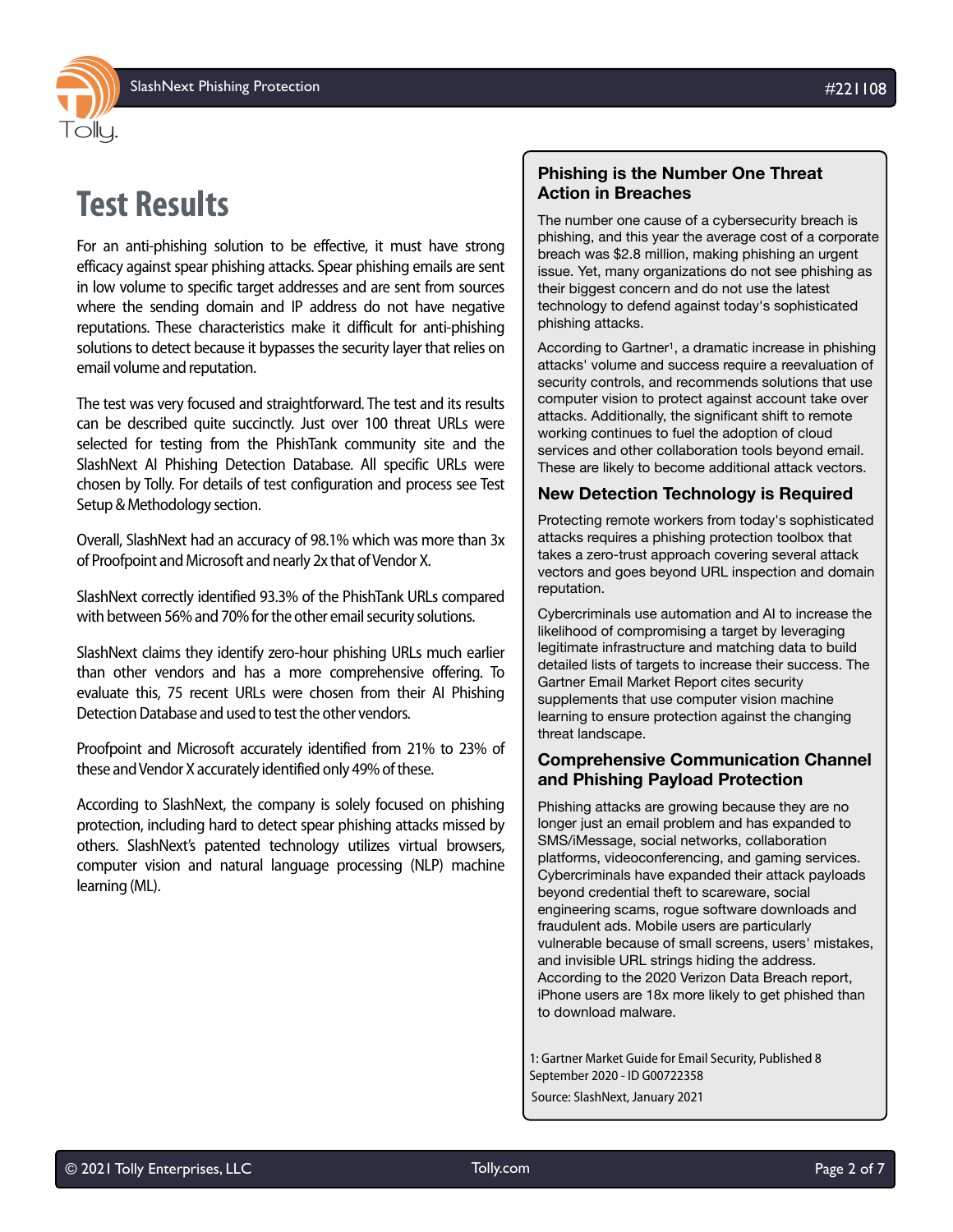

# **Test Setup & Methodology**

Testing was conducted in late December 2020. Security gateway systems were implemented via cloud services using thencurrent systems.

## **System Configuration**

### **SlashNext**

SlashNext (v2.1.291) ran as a plugin on Google Chrome browser (v87.0.x). SlashNext was configured to interact with all sites visited.

### **Microsoft Defender (Safe Links)**

Defender, formerly known as Microsoft Advanced Threat Protection or ATP, was tested using a Microsoft 365 email environment with E5 licensing. The following relevant "Safe Links" options were used: 1) URL rewriting was enabled, 2) Real-time URL scanning was enabled but "Wait for URL scanning to complete before delivering messages" was not enabled, and 3) "Do not allow users to click through to original URL" was enabled.

### **Proofpoint Essentials Business (URL Defense)**

All testing was done using Proofpoint Essentials Business with its URL Defense feature.

The default URL Defense settings were used. These settings include: 1) "Rewrite URLs that are located in DKIM signed messages" as enabled, and 2) "Exclude rewriting bare IP addresses in plain text emails" as enabled.

### **Vendor X**

This system was configured with URL protection enabled as was evident in the emails delivered during the test. Tolly did not configure or have access to the actual configuration of this system. Thus, this test is to be considered an informal test to provide another informational data point.

## **Test Corpus**

105 samples were tested in total. 30 samples were selected from the PhishTank community site and 75 were selected from the SlashNext AI Phishing Detection Database. All specific samples were chosen by Tolly. All URLs tested, modified to be safe, are listed on the following pages.

PhishTank URLs. Prior to each test, Tolly reviewed the most recent submissions to PhishTank and chose one for the given test. Of the PhishTank URLs, several were deemed by Tolly to be benign when tested. For those false positives the correct action was to allow click through to the URL.

SlashNext categorize phishing into five payload types: credential theft, social engineering scams, scareware, rogue software apps & extensions and communication callbacks. Tolly selected 15 recent URLs from each category for the test. The URLs used are listed on the following pages with modifications made so that the reader can avoid inadvertently triggering a malicious URL. It is important to note that phishing URLs and results will change over time. Thus, a person running a test on the same URLs used by Tolly at a later date may well get different results.



## **Test Process**

Each test message was sent from a single source email address to target addresses in each of the systems being evaluated. Thus, all systems received the URLs at the same time. Each email system was accessed immediately after the message was sent so that the tester could evaluate the URL protection responses to the time-of-click action.

The same source email address was used for all tests. Several minutes elapsed between each test. During this time three benign emails were sent to the same set of recipients. Test engineers confirmed that these benign messages were all received.

Phishing accuracy was determined as follows: If an email containing a phishing URL did not arrive in the destination inbox or spam folder for any reason, because it was quarantined or deleted, it was deemed an accurate detection. If an email with a threat arrived but was blocked on click, it was deemed an accurate detection. If click through was allowed on a malicious, rewritten URL, that test was deemed a failure.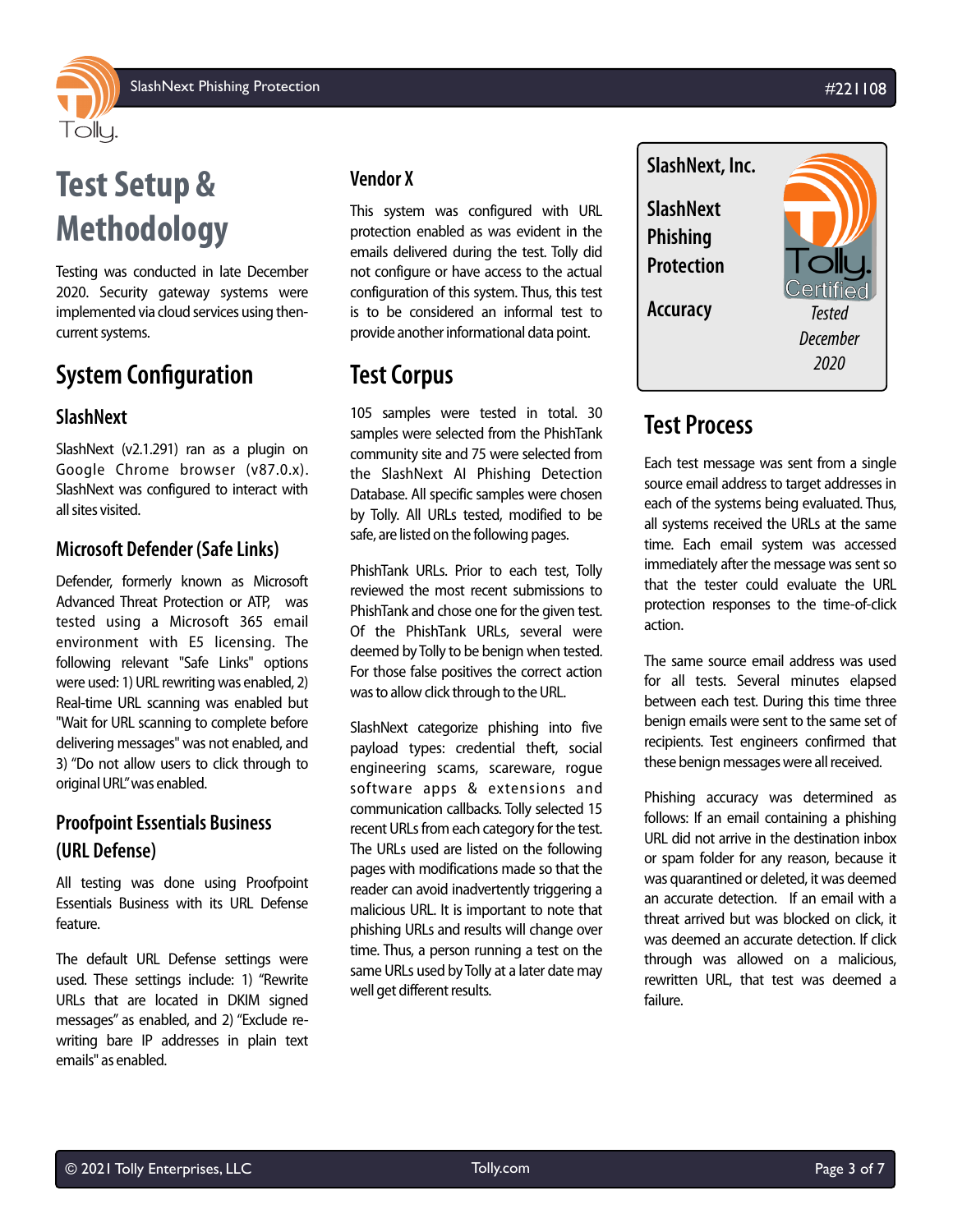

## **URLs Tested - Part 1**

#### **PhishTank**

hxxps://billings-myee[.]com/account/index?ac=ee hxxps://storage[.]googleapis[.]com/well-argo/ index[.]html

hxxps://sexsamasya[.]co[.]in/CD/office365[.]htm

hxxp://peytel24[.]net/494612

hxxps://myee-mobileverify[.]com/

hxxp://withyoumall[.]websiteamazon[.]site/

hxxps://myeebilling-updates[.]com/

hxxp://hayagrivaacademy[.]com/css/index[.]php

hxxps://confirm-90002034245219[.]tk/ checkpoint\_next[.]html?Facebook\_Update=

#### hxxp://amaozn[.]top[.]kfxwpw[.]cn/

hxxps://online[.]pessoafisicacaixaeconomica[.]site/web/ acesso[.]php

hxxp://notifiication-recovry-officer-identitisuports[.]my[.]id/pages[.]php

hxxps://docs[.]google[.]com/forms/d/e/ 1FAIpQLSc7aqPu7jNlneRTenHHCaBeITAZl6LWHwUuLs-BPZ9kGJtkcA/viewform?usp=sf\_link

hxxps://my[.]jcb[.]co[.]scdpq[.]com/index[.]html hxxp://www[.]eposccrd[.]cc/

hxxps://materialdelay[.]com/[.]access[.]american[.]exp/

amex/secure/ id=0895fba75455a032a958b2ae2ad3faaa0895fba75455 a032a958b2ae2ad3faaa&session=0895fba75455a032a9 58b2ae2ad3faaa0895fba75455a032a958b2ae2ad3faaa

hxxps://kjlasdgfh[.]xyz/

hxxp://243230[.]dlaiemekamzds[.]com/

hxxps://fghghfjytrey[.]buzz/

hxxp://notifiication-identiti-officer-recovrysuport[.]my[.]id/pages[.]php

#### hxxp://olx-pl-id[.]ru/

hxxps://www[.]db-webank[.]com/

hxxps://docs[.]google[.]com/forms/d/e/ 1FAIpQLSfQGeCRanHlI7YpSaw12a9kH7LjnaRHck0tCurq

V\_iWZUeFbA/viewform? vc=0&c=0&w=1&flr=0&usp=mail\_form\_link

hxxps://activobank-pt[.]site/

hxxp://47[.]88[.]76[.]58/caixa

hxxps://amazon-nz[.]online/

hxxps://fineststitch[.]com/citi/citibank/

hxxps://pl[.]olx-cash[.]online/cash32193051

hxxp://www[.]activacionesbancolombias[.]com/

hxxp://bancovotorantim[.]aprovar[.]site/

#### Source: Tolly, December 2020

© 2021 Tolly Enterprises, LLC [Tolly.com](http://www.tolly.com) Page 4 of 7

#### **SlashNext (1 of 3)**

hxxp://www431[.]ifthecomm[.]xn--i1ammyc[.]xn--p1ai/

hxxp://www579[.]wrgoree[.]xn--i1akppahyl[.]xn--p1ai/

hxxps://soulspark[.]global/wp-content/uploads/mainfile/section[.]php? stone=k9ah9qnug990wf&family=cut&ten=reach

hxxp://goole3i[.]com/fbsb

hxxp://musk-crypto[.]fund/

hxxp://live[.]1-loto[.]site/

hxxp://prize[.]1-vk[.]site/

hxxp://eng[.]1-gift[.]site/

#### hxxps://num[.]wsyamp[.]buzz/ssn\_h847/index\_ru[.]php

hxxp://www[.]bulbgossip[.]cyou/Kkwocwk/pvgkf776896jescata/- H67VN6vCWpdDg9i8p\_Jv0w3x52lXiGvvLVN3Wt3wqY/ p0exbKw4qUj6MNJYvzoDCdU3USle1TiUoCksmDfMApoaWrvDhluv0VKPqAMwCO4NbVfHJ3CYx\_0Skdqj\_Nf 05t2xaDp3pGC\_7C0XEmGuTc2jlzMXkBxaPbeTEhKvaUc2

hxxps://claimdiamond[.]e22[.]25u[.]com/

hxxps://nam11[.]safelinks[.]protection[.]outlook[.]com/? url=hxxp%3A%2F%2Fpaypal[.]xn--80abcv6bn6e[.]xn- p1ai%2F&data=04%7C01%7Ckevin%4033yrs[.]onmicrosoft[.]com%7C19f52a421feb4d66965308d8acf3c81 e%7C63e40c3f08c24b79a2eb4b371933daeb%7C0%7C0%7C637449510328869904%7CUnknown%7CTWF pbGZsb3d8eyJWIjoiMC4wLjAwMDAiLCJQIjoiV2luMzIiLCJBTiI6Ik1haWwiLCJXVCI6Mn0%3D%7C1000&sdata= OKEgXgHeopxG%2BybZMdqoqpxIey0AJ4YJdivh%2Fq%2BVra8%3D&reserved=0

#### hxxp://luck-lucky[.]buzz/cc

hxxps://www[.]www[.]www[.]us-east-4www[.]blockchain[.]com---autotargeting[.]biolinok[.]com/

hxxps://relampagopromo[.]online/PRODUTO462724true/produto[.]php?linkcompleto=hxxps:// www[.]americanas[.]com[.]br/produto/1746133387?pfm\_carac=Galaxy%20M31&id=1

hxxp://imp[.]searchlcll[.]com/impression[.]do?source=1&sub\_id=20171212&useragent=mozilla/5[.]0+ (windows+nt+6[.]1;+wow64;+trident/7[.]0;+rv: 11[.]0)+like+gecko&traffic\_source=appfocus35&user\_id=f6e26a88-8a29-41cb-8351-9f6a611d4426&imple mentation\_id=classifieds\_\_1[.]30&subid2=11[.]0[.]9600[.]19572&event=ex\_executed

hxxp://imp[.]searchdirma[.]com/impression[.]do?source=display&sub\_id=20170203&useragent=Mozilla/ 5[.]0+(Windows;+U;+Windows+NT+5[.]1;+en-GB;+rv:1[.]8[.]1[.]6)+Gecko/20070725+Firefox/ 2[.]0[.]0[.]6&traffic\_source=appfocus45&user\_id=e2ef6b37-8de2-49afba07-7e8a09e160f8&implementation\_id=maps\_\_1[.]GET

hxxp://imp[.]searchhighdrp[.]com/impression[.]do?source=32-bb8&sub\_id=20170305&useragent=Mozilla/ 4[.]0+(compatible;+MSIE+8[.]0;+Windows+NT+5[.]1;+Trident/4[.]0;+ [.]NET+CLR+2[.]0[.]50727)&traffic\_source=appfocus157&user\_id=a395f864-0476-47ec-8b17 b2de94a787fe&implementation\_id=radio\_\_1[.]30&event=ex\_installed

hxxp://imp[.]hyourfastemailnowpop[.]com/impression[.]do?source=b47e0b3c-d27e-4b33-a4eaaeb9897bdfd1\_1566041\_v1-bb9&sub\_id=20180422&useragent=Mozilla/4[.]0+(compatible; +MSIE+6[.]0;+Windows+NT+5[.]1;+SV1;+ [.]NET+CLR+2[.]0[.]50727)&traffic\_source=appfocus65&user\_id=f76de375-105a-4c56-adcfa7e34ea078b6&implementation\_id=email\_\_1[.]30&subid2=11[.]0[.]9600[.]19572&event=ex\_executed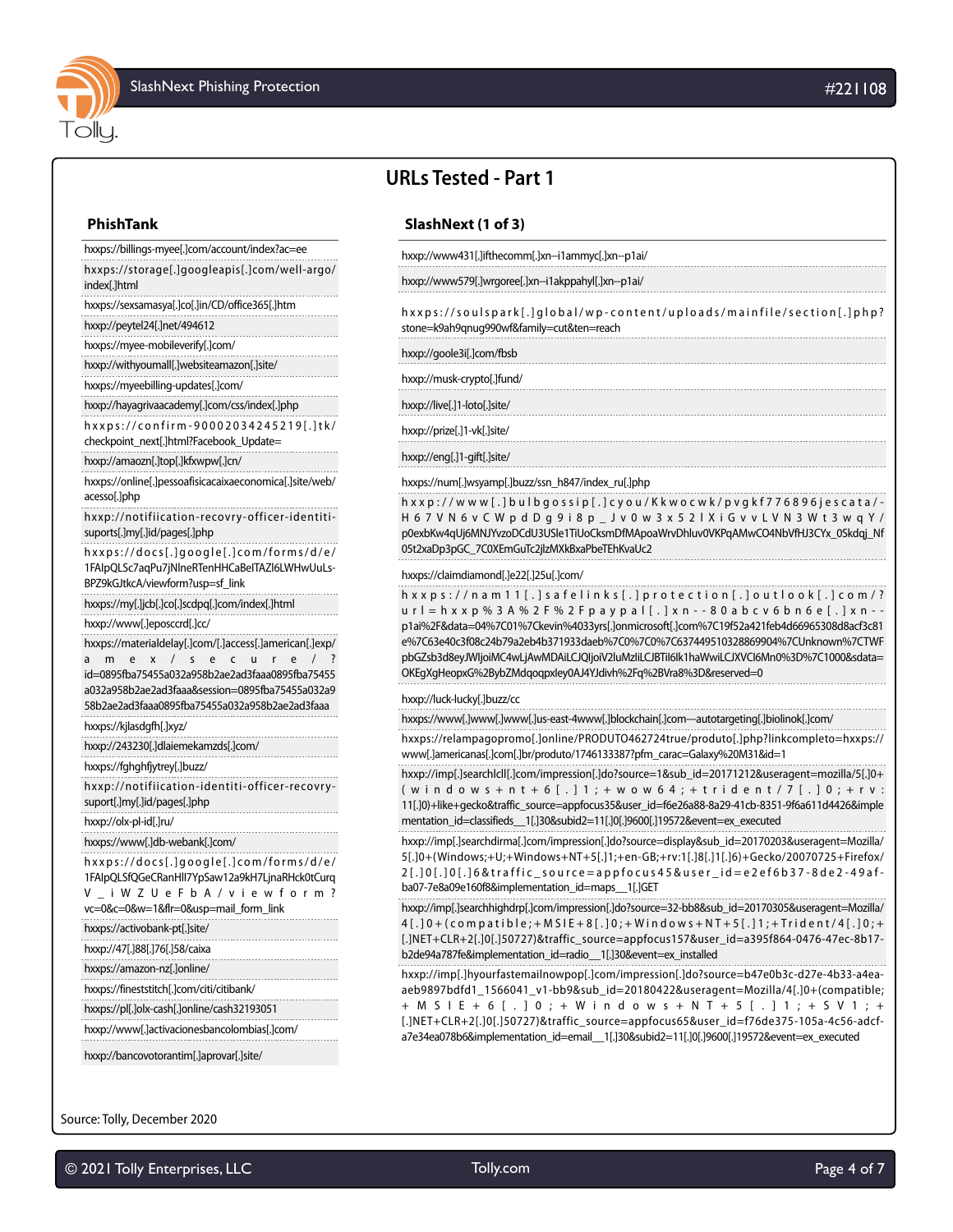

## **URLs Tested - Part 2**

#### **SlashNext (2 of 3)**

| hxxp://imp[.]searchjsmdf[.]com/impression[.]do?source=%7Bparam%7D-bb9⊂_id=20180422&useragent=Mozilla/<br>4 [.] O (compatible & traffic _ source = appfocus 8 4 & user _ id = b 2 c 1 0 8 f 6 -<br>c8e5-4845-9222-2ea24e7ecbc8&implementation_id=maps_1[.]30&subid2=6[.]0[.]2900[.]5512&event=ex_set_hp                                                                                    |
|-------------------------------------------------------------------------------------------------------------------------------------------------------------------------------------------------------------------------------------------------------------------------------------------------------------------------------------------------------------------------------------------|
| hxxp://imp[.]myradioxp[.]com/impression[.]do?source=766408⊂_id=20170206&useragent=Mozilla/5[.]0+(Windows;+U;+MSIE+9[.]0;+Windows+NT+9[.]0;+en-US)<br>+AppEngine-Google;+(+hxxp://code[.]google[.]com/appengine;+appid:+s~virustotalcloud)&traffic_source=AppFocus31&user_id=1ae14de9-3279-4411-<br>a174-9c068fe944b3&implementation_id=radio__1[.]30&event=ex_installed                   |
| hxxp://imp[.]hyourtransitinfonowpop[.]com/impression[.]do?source=1fc39a2c-8085-43ba-af90-e91a52b5544c 680702 v1-bb9⊂ id=20180422&useragent=Mozilla/4[.]0+                                                                                                                                                                                                                                 |
| (compatible & traffic _ source = appfocus 65 & user _ id = cdaa 9591 - f323 - 4 ed 5 - 8 df6 -<br>b32a88c628d6&implementation_id=transit_1[.]30&subid2=11[.]0[.]9600[.]19572&event=ex_executed                                                                                                                                                                                            |
| hxxp://imp[.]hthelocalclassifieds[.]co/impression[.]do?source=s-ccc2-lp0-bb8⊂_id=20180417&useragent=mozilla/5[.]0+(windows+nt+10[.]0;+wow64;+trident/7[.]0;+rv:<br>11[.]0)+like+gecko&traffic_source=appfocus1&user_id=a621abc0-6218-4ec9-8cf3-2935186053c7&implementation_id=classifieds_spt_1[.]30&offer_id=ts1&subid2=11[.]0[.]9600[<br>.]19572&event=ex_executed                      |
| hxxp://imp[.]htv-now[.]co/impression[.]do?source=g-ccc2-lp0-bb9⊂_id=20180417&useragent=mozilla/5[.]0+(windows+nt+10[.]0;+wow64;+trident/7[.]0;+rv:                                                                                                                                                                                                                                        |
| 11[.] 0 ) + like + gecko & traffic _ source = appfocus 1 & user _ id = 1 2 a 9 1 0 a 3 - 6 f 4 5 - 4 4 9 0 -<br>bc42-3a7944f32929&implementation_id=tv_spt_1[.]30&offer_id=ts1&subid2=11[.]0[.]9600[.]19572&event=ex_executed                                                                                                                                                             |
| hxxp://imp[.]searchrmgni2[.]com/impression[.]do?source=_v1-bb8⊂_id=20180418&useragent=Mozilla/4[.]0+(compatible;+MSIE+6[.]0;+Windows+NT+5[.]1;+SV1;+<br>[.]NET+CLR+2[.]0[.]50727)&traffic_source=appfocus35&user_id=379808db-f3a8-4b13-9057-41e0d64d38a8&implementation_id=news__1[.]30&subid2=6[.]0[.]2900[.]55GET                                                                       |
| hxxp://imp[.]hdopplerweatherradar[.]co/impression[.]do?source=g-ccc3-lp0-bb9⊂_id=20180417&useragent=mozilla/5[.]0+(windows+nt+6[.]1;+wow64;+trident/7[.]0;+maau;<br>+rv:11[.]0)+like+gecko&traffic_source=appfocus1&user_id=a8cfbcbf-2bfc-466d-becf-5a4acb333bb8&implementation_id=weather_spt_1[.]30&ofGET                                                                               |
| hxxp://imp[.]couponsimplified[.]com/impression[.]do?source=(network)-SL1-googlepartners⊂_id=20171021&useragent=Python-urllib/<br>2[.]6&traffic_source=appfocus1&user_id=7094289b-d38a-4121-a416-6409351a433d&implementation_id=coupons__1[.]30&event=ex_installed                                                                                                                         |
| hxxp://imp[.]yourrecipesnow[.]com/impression[.]do?source=Yahoo⊂_id=20170131&useragent=Mozilla/5[.]0+(Windows;+U;+MSIE+9[.]0;+Windows+NT+9[.]0;+en-US)<br>+AppEngine-Google;+(+hxxp://code[.]google[.]com/appengine;+appid:+s~virustotalcloud)&traffic_source=AppFocus154&user_id=16772d05-6d22-4752-<br>be15-1b1fd71c9413&implementation_id=recipes__1[.]30&event=ex_installed            |
| hxxp://imp[.]searchfreedm[.]com/impression[.]do?source=250⊂_id=20170321&useragent=Mozilla/4[.]0+(compatible;+MSIE+8[.]0;+Windows+NT+5[.]1;+Trident/4[.]0;+<br>[.]NET+CLR+2[.]0[.]50727)&traffic_source=appfocus157&user_id=d1959090-250c-491c-9090-3b38dff6dda2&implementation_id=maps__1[.]30&event=ex_inGET                                                                             |
| hxxp://imp[.]getfitnow[.]co/impression[.]do?source=⊂_id=20170209&useragent=Mozilla/5[.]0+(Windows+NT+6[.]1;+Trident/7[.]0;+rv:<br>11[.]0)+like+Gecko&traffic_source=appfocus1&user_id=8002b0d8-bc14-43c0-9af7-44c1095efda4&implementation_id=fitness_1[.]30&event=ex_installed                                                                                                            |
| hxxp://luckyspinnewow[.]ga/                                                                                                                                                                                                                                                                                                                                                               |
| hxxps://www[.]secure-lkb[.]xyz/                                                                                                                                                                                                                                                                                                                                                           |
| hxxps://claimseventsmoonton-30[.]cf/                                                                                                                                                                                                                                                                                                                                                      |
| hxxp://pubgwin[.]tk/verification[.]php                                                                                                                                                                                                                                                                                                                                                    |
| hxxps://www[.]helpcontactsupport[.]com/accounts/login/                                                                                                                                                                                                                                                                                                                                    |
| hxxp://satomiki[.]org/tax/home[.]php                                                                                                                                                                                                                                                                                                                                                      |
| hxxps://2802b8f3adbb[.]ngrok[.]io/                                                                                                                                                                                                                                                                                                                                                        |
| hxxps://Instagramhelpcenterservices[.]ml/                                                                                                                                                                                                                                                                                                                                                 |
| hxxp://womensfashionnow[.]com/login[.]html                                                                                                                                                                                                                                                                                                                                                |
| hxxps://evafoams[.]in/wp-admin/wp-admim/Recovery8[.]1[.]3/source/index[.]php?email=Jackdavis@eureliosollutions[.]com                                                                                                                                                                                                                                                                      |
| hxxp://tammyjohnsphotography[.]com/cnpp/login[.]jsp[.]php                                                                                                                                                                                                                                                                                                                                 |
| hxxp://bethraymond32[.]com/mazon/amazon                                                                                                                                                                                                                                                                                                                                                   |
| hxxp://whtssapp-grupp-viral[.]tk/                                                                                                                                                                                                                                                                                                                                                         |
| hxxp://www[.]u972975c2r[.]ha005[.]t[.]justns[.]ru/TJy8SK47u5h6EdV9n9bLvaB68c/c577cb1b38f4765/region[.]php?AUTH=c577cb1b38f4765                                                                                                                                                                                                                                                            |
| h x x p s : / / 8 7 [ . ] g a d g e t - e r r o r s 2 [ . ] c o m / 0 2 0 3 - a v / ? t o = 0 2 0 3 - a v & c a m p i d = 7 1 3 6 b 6 b c - e b f 4 - 4 c 6 8 - 9 a f 1 -                                                                                                                                                                                                                 |
| c2cd26859637&utm_source=ZPK&landerid=b082b3e9-6657-4b76-976e-63a3aad1065c&bv=Android%20Webview&lander=1305-intermediary-lander%20-<br>%20[MSF]&pccid=d6ur7dv30jf8h4f4ilh5o3dc☎_brand=Huawei&model=Mate%2020%20X&zone_id=foxtrot-him-<br>MymHcfHB&supply_id=&camp_id=best%20deal&source=argent-porcupine&ua=lander&creative=0&ismsf=1&pathid=088abeb8-8e62-7498-f5e9-54102f785594&brand=av |
| hxxp://xq3o[.]streaming[.]content4you[.]net/                                                                                                                                                                                                                                                                                                                                              |

hxxp://answer2unlock2020[.]com/1694?id=5bb9bbb3-808f-4ed6-a228-175fd363755a&h=17183#warning

Source: Tolly, December 2020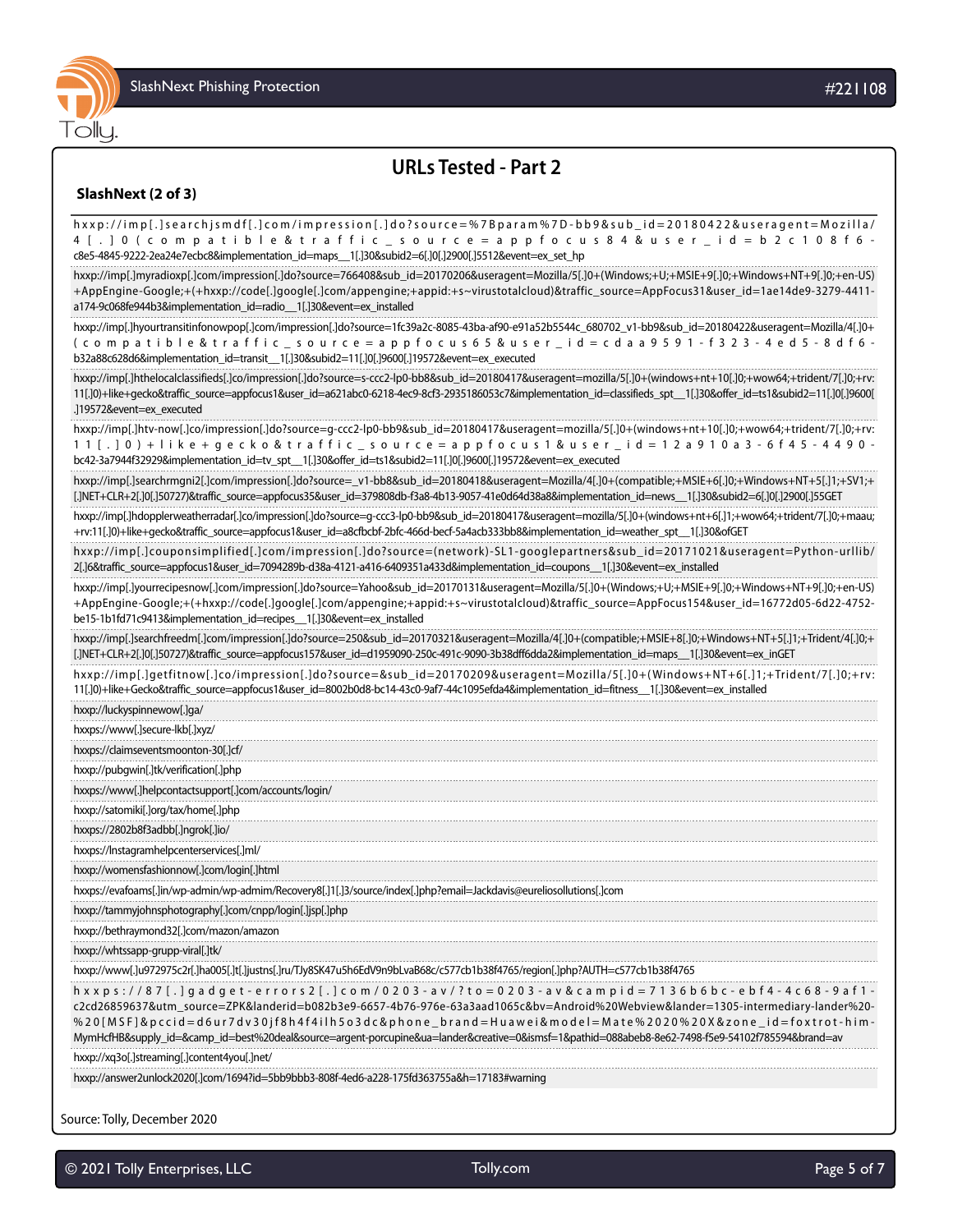

## **URLs Tested - Part 3**

#### **SlashNext (3 of 3)**

hxxps://wmcpt[.]oductevide[.]space/IWOURI?tag\_id=864384&sub\_id1=1235&sub\_id2=3834460451238802127&cookie\_id=0365fa37-4afa-4a57-bac4 f1be408338a0&lp=oct\_11&tb=redirect&allb=redirect&ob=redirect&href=hxxps%3A%2F%2Ficcompanzens[.]fun%2F%3Ftid%3D864897%26noocp%3D1%26subid%3D1235&ge o=KR hxxps://93[.]gadget-errors2[.]com/0203-av-cmpl-wh/ hxxps://undoupgrade24[.]yourgreatfreedownloadsource[.]info/alk?kiuy=y-KmTzPdYPCnPeOZIArLb\_2CTvhYMcdX5MwjbTlpG3Q[.]&cid=8818666116139531367&sub=675459&app\_id=100 hxxps://installupgrade[.]yourgreatfreedownloadsource[.]info/nalp?plan=wsBY6ra7uCNtbQThKSDOTuZolnELE2fIB5BPz7WKEiA[.]&cid=%7Bs2sparam%7D&sid=%7Bsiteid%7D hxxps://pulsagratis[.]website/link/gisel/ hxxps://feelgoodup[.]com/apps/ss\_lp1/index[.]html hxxp://tliveradiopro[.]com/ hxxps://tv5[.]live/ hxxp://searchmmd5[.]com/ hxxp://fastmapdirections[.]com/ hxxps://bestvpnprotection[.]com/landers/av\_lockvpn\_lp1\_black\_red\_5\_en\_new/index[.]html hxxp://among-us-hack[.]ml/ hxxp://google[.]co-1[.]online/android/good[.]php?&model=&ip=104[.]227[.]129[.]157&campid=28486585-d935-401aa2b6-05bd73a3d3cd&browser=Chrome&&browserversion=Chrome%2067&city=Buffalo&os=Windows&td=8wf8p[.]bemobtrcks[.]com&ua=Mozilla%2F5[.]0%20(Windows%20N T%2010[.]0%3B%20WOW64)%20AppleWebKit%2F537[.]36%20(KHTML%2C%20like%20Gecko) %20Chrome%2F67[.]0[.]3396[.]79%20Safari%2F537[.]16&language=en&connection=Corporate&isp=ServerMania&country=United%20States&cep=&bemobdata=c%3D284865 85-d935-401a-a2b6-05bd73a3d3cd[.][.]a%3D0[.][.]b%3D0 hxxp://51[.]91[.]147[.]243/1201246879871200136698520125741542/data/erreur/fr-fr/windows/15254879882001332975 hxxp://51[.]91[.]150[.]243/1201246879871200136698520125741542/data/erreur/fr-fr/windows/15254879882001332975 hxxps://ebmxf[.]thesciencebank[.]com/4502/ff/ hxxp://get[.]wizbyte[.]xyz/ hxxps://distribution-labs[.]com/it?cost=[PRICE]¤cy=usd&external\_id=[CLICK\_ID]&creative\_id=[BANNER\_CREATIVE\_ID]&ad\_campaign\_id=[CAMPAIGN\_ID]&source=[DOMAIN] hxxps://www[.]ebriefday[.]online/5541def\_Edge\_New\_updated/Winhelpxcode8080xwinEDerrorxxdc/ hxxps://qmflf[.]hotelluxuria[.]com/4502/ff/ hxxp://websys1548[.]xyz/arsel/WIn01sec0R999ity0CHSys01888Y hxxp://139[.]59[.]124[.]188/ hxxp://hygfewj764[.]cf/ hxxp://www[.]computer-hulplijn[.]nl/ hxxp://206[.]189[.]85[.]205/ hxxp://japan-hd00041201[.]online/vcfsty[.]online/otchrx01-g245644s6-x546s-sf5s98dv4x-vx5d46-xv5x5787s64-x5874sw-xs54a-ewref/POP/index[.]html hxxp://spaceshellvpn[.]com/landers/6734cd79fc/index[.]html Source: Tolly, December 2020